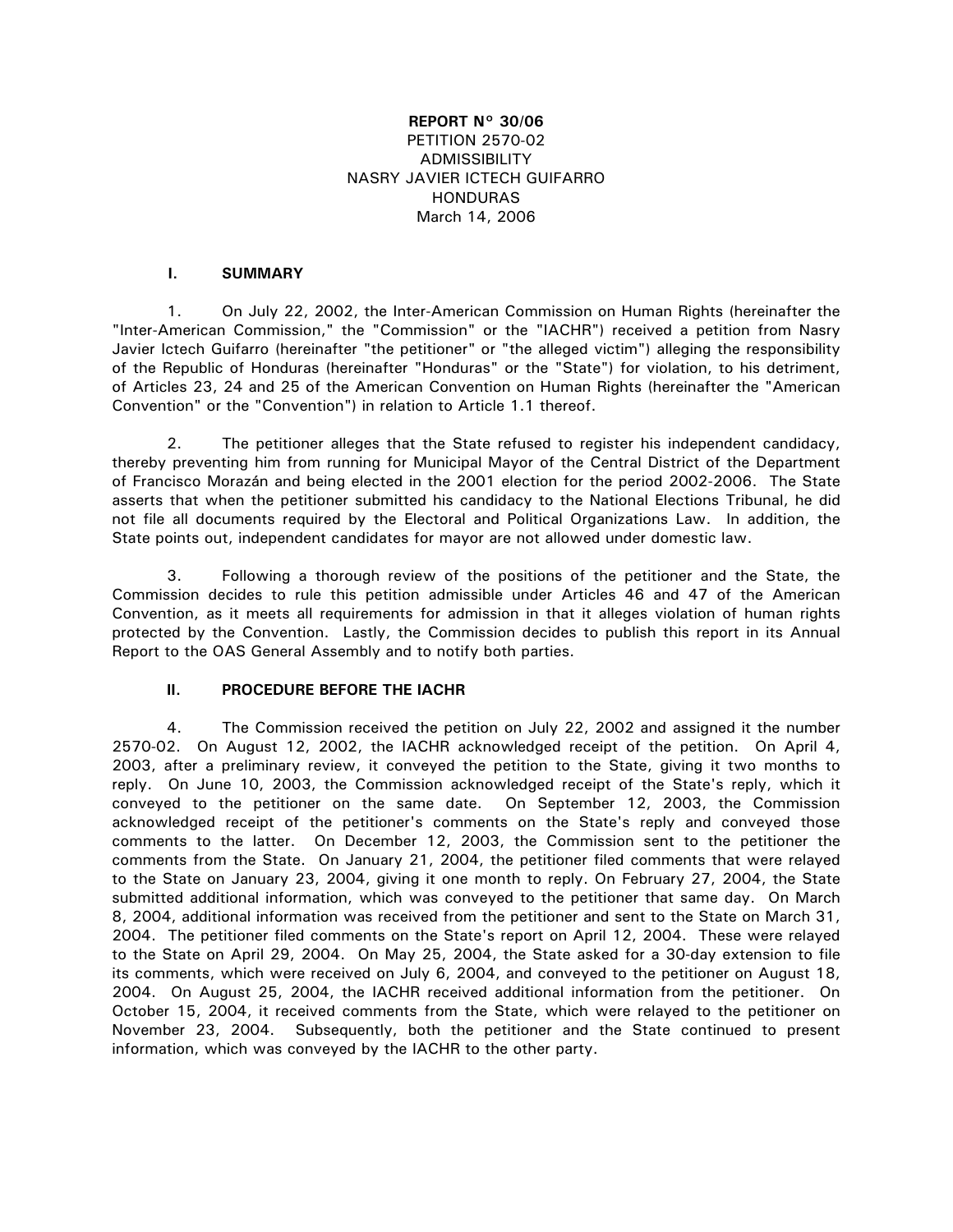### **III. POSITIONS OF THE PARTIES**

### **A. The petitioner**

 5. The petitioner contends that on August 29, 2001, the National Elections Tribunal decided to reject his candidacy for the office of Mayor of the Central District in the elections of November 25, 2001, for the period 2002-2006, on the basis that it was an independent candidacy and consequently not provided for in the Electoral and Political Organizations Law or in any other national regulations.

 6. That decision denied his political right to run for office in democratic elections and to be elected, as guaranteed by the Political Constitution, the Electoral and Political Organizations Law and the American Convention.

 7. He indicates that he met all legal requirements, as shown by the legal opinion issued on June 6, 2001, by the Office of the General Adviser to the National Elections Tribunal, which concluded that the documents filed "meet the requirements of the law." That opinion was confirmed by opinion OM-TNE-2001 of August 21, 2001, which states that he met all requirements "established in paragraphs a), b) and c) of Article 49 of the Electoral Law, $<sup>1</sup>$  $<sup>1</sup>$  $<sup>1</sup>$  inasmuch as registration</sup> of independent candidates to the office of Mayor does not require presentation of lists of electors referred to in paragraph ch) of that article." The same opinion indicates that his candidacy met the requirements of Article 59 of the Electoral Law, which establishes "formal requirements for applying for registration, which have been satisfied by the applicant."

 8. That same advisory office, the petitioner argues, acknowledged in the end that his application met all requirements and conditions prescribed by law in order to be "registered as an independent candidate for the office of Municipal Mayor of the Central District and thus be able to take part in the general elections to elect supreme and municipal authorities on Sunday, November 25," 2001. Consequently, the petitioner asserts, the National Elections Tribunal ignored the advisory office without any legal justification.

 9. The Supreme Court of Justice rejected his application for constitutional protection not because it was inadmissible but for strictly political reasons that had no legal basis. He filed an application for review the same day he was notified that his constitutional protection action had been rejected, that is to say, on November 14, 2001. This last legal action was ruled inadmissible by the Constitutional Chamber of the Supreme Court of Justice on February 11, 2002, of which he was notified on May 8, 2002.

10. In addition, the petitioner says, Article 37 of the Political Constitution<sup>[2](#page-1-1)</sup> establishes the right of citizens to be elected; Article 45 bars any action limiting that right, and Article 4 of the Electoral Law prescribes that "political parties and independent candidacies are the political forms of organization and means of participation of citizens."<sup>[3](#page-1-2)</sup> Chapter VI of the law mentions independent candidacies and there is no legal provision restricting the right to participate in the country's political life.

 11. It is not true, consequently, that political parties are the only way to participate in the country's political life, inasmuch as independent candidacies are included in the current Electoral

<span id="page-1-2"></span><span id="page-1-1"></span><span id="page-1-0"></span> $\overline{a}$ 

<sup>&</sup>lt;sup>1</sup> Electoral and Political Organizations Law, published in La Gaceta No. 23-407, May 19, 1981.

<sup>2</sup> Political Constitution of Honduras, Decree Number 131, January 11, 1982.

 $3$  Electoral and Political Organizations Law, published in La Gaceta No. 23-407, May 19, 1981.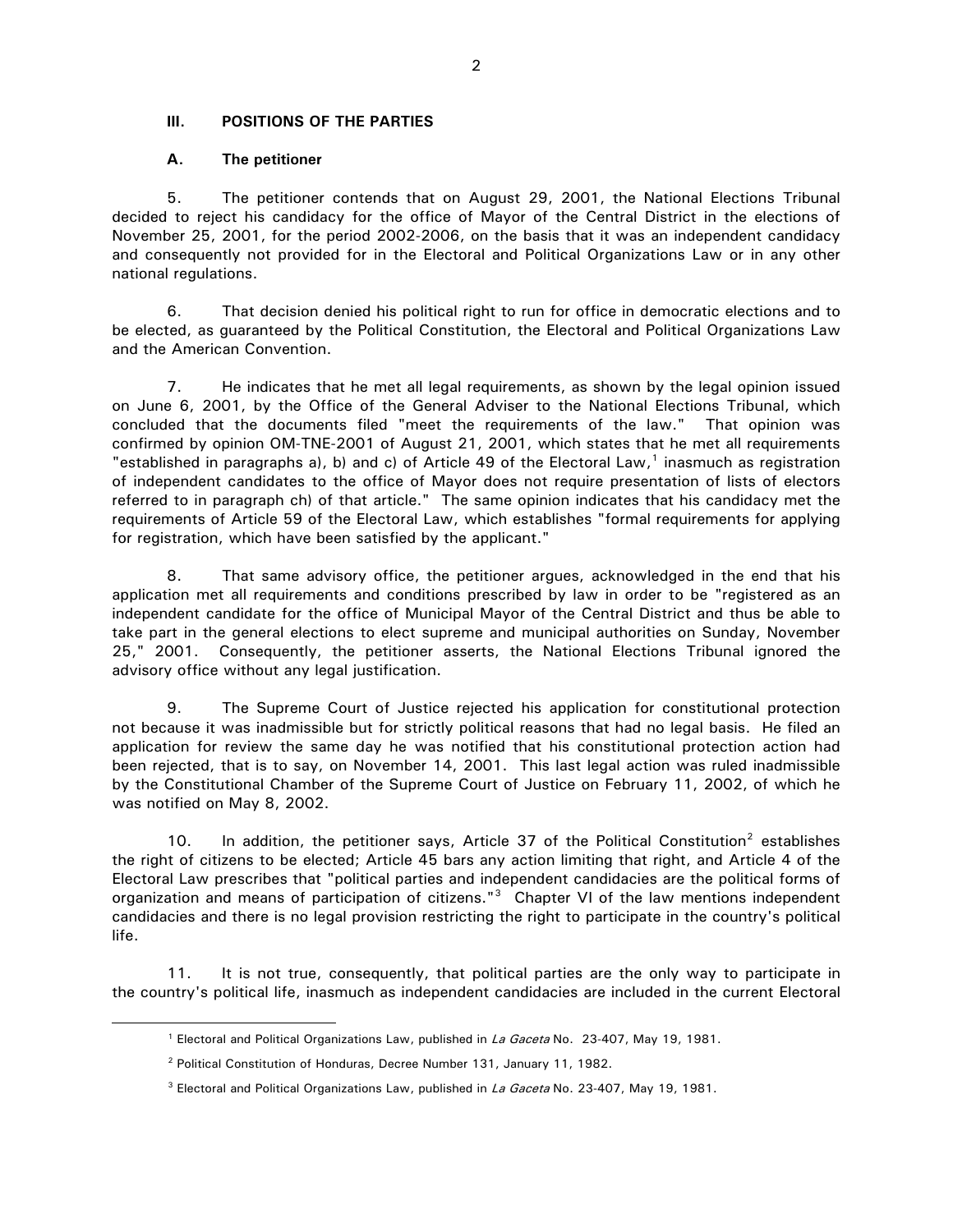Law. Article 4 of that law, furthermore, does not limit independent candidacies to the offices of President of the Republic and Representatives in the National Congress.

12. Moreover, he argues, the requirements in Article [4](#page-2-0)9  $(ch)^4$  of the Electoral Law need to be met only by those running for the office of Representative, President of the Republic and Vice Presidents [*Designados a la Presidencia*], who must file lists of 2% of the voters registered in the department. He argues as well that his candidacy met all requirements in Article 56 of the Electoral Law<sup>[5](#page-2-1)</sup> for election to membership in a Municipal Corporation. These arguments, he believes, were never discussed by the National Elections Tribunal when it took its decision.

 13. The petitioner also states that he has exhausted the internal remedies, having filed an application for constitutional protection against the decision of the National Elections Tribunal that rejected his candidacy. That is the only legal action available under domestic Law to challenge such a decision. In addition, he applied for review but was also turned down.

#### **B. The State**

 14. The State contends that the alleged victim asked the National Elections Tribunal for information on the requirements and procedures for registering his independent candidacy to Mayor of the Central District of the Department of Francisco Morazán in the November 2001 elections.

 15. The alleged victim received all necessary information in Note No. 151-0811-99 TNE, which also advised him that he had to abide by the Electoral and Political Organizations Law.

 16. Honduras points out that on November 9, 2000, the petitioner formally applied to the National Elections Tribunal, the body responsible for registering independent candidacies, as an independent candidate in that election. He submitted only the following: a certificate of local residence; a political platform; the symbol of his candidacy and a declaration that he would abide by the obligations imposed on political parties by articles 12, 13, 14, 15, 20 and 21 of the Electoral and Political Organizations Law.<sup>[6](#page-2-2)</sup>

 17. On August 29, 2001, the National Elections Tribunal decided, by majority vote, to deny registration of the petitioner's independent candidacy, a decision for which there were legal grounds. The decision taken in the review requested by the petitioner was likewise founded on legal reasons.

 18. On September 13, 2001, the alleged victim filed a constitutional protection action with the Supreme Court of Justice. The application was ruled receivable and the refusal to register his candidacy was suspended, but in its final decision the Court found the application inadmissible.

 19. The State asserts that it is not clear what "legal tenets" of the American Convention are supposed to have been violated to the detriment of the alleged victim.

 20. Honduras maintains, in addition, that its Political Constitution and applicable laws recognize political parties but do not specifically provide for independent candidacies for municipal mayoralties, so that the National Elections Tribunal had no choice but to rule against the petitioner's candidacy.

<span id="page-2-2"></span><span id="page-2-1"></span><span id="page-2-0"></span> $\overline{a}$ 

 $4$  Idem.

 $5$  Idem.

 $6$  Electoral and Political Organizations Law, published in La Gaceta No. 23-407, May 19, 1981.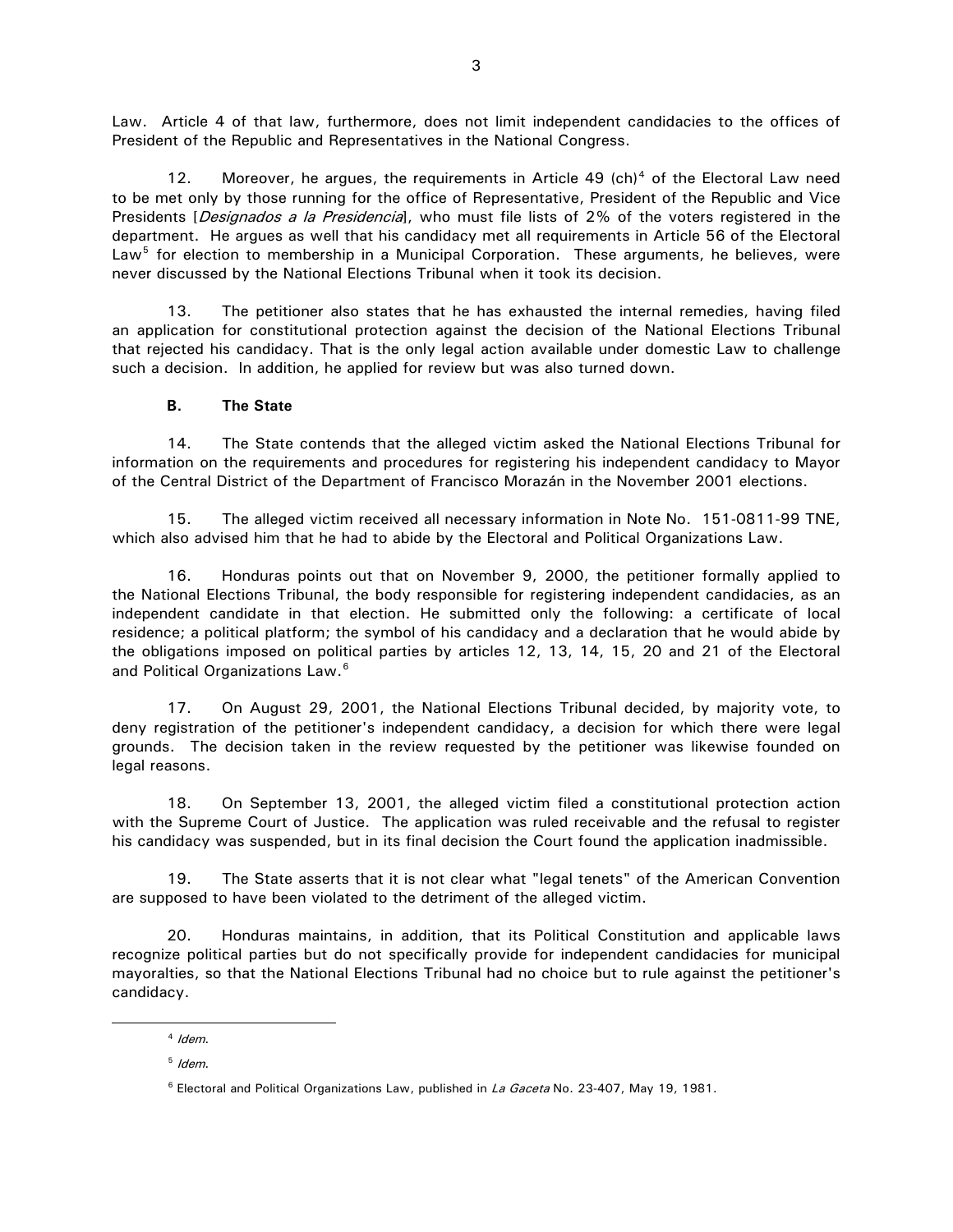21. According to the State, Article 49 of the Electoral Law allows an independent candidacy for "President of the Republic, Vice Presidents [Designados de la Presidencia] and Representatives to the National Congress." The National Elections Tribunal could have interpreted that provision broadly to include independent candidacies for mayor, but in that case it would have had to require the same formalities prescribed for candidates for President, Representatives and Vice Presidents, especially the filing of a list of citizens representing at least 2% of the registered national or departmental voters, as appropriate, which is what that article prescribes.

 22. Consequently, the State asserts that the petitioner's rights were not infringed, that all appeals were properly decided according to law, and that the National Elections Tribunal interpreted the law according to legal interpretation standards, bearing in mind that it would be inconsistent with the spirit of the Electoral and Political Organizations Law to have a candidate in municipal elections registered as such with the backing of no more than one or two citizens, as this would create chaos and electoral anarchy in the country.

 23. Lastly, the State contends that the petitioner did not exhaust the internal remedies before bringing the matter to the Commission.

# **IV. ANALYSIS**

#### **A. Jurisdiction of the Commission** *ratione materiae, ratione personae, ratione temporis*  **and** *ratione loci*

 24. The petitioner is empowered under Article 44 of the American Convention to file petitions with the IACHR. The petition names as the alleged victim an individual whose rights under the American Convention the Republic of Honduras has undertaken to respect and guarantee. As for the State, the Commission points out that Honduras is a party to the American Convention since September 8, 1977, when it deposited its instrument of ratification. Consequently, the Commission has jurisdiction *ratione personae* to hear the petition.

25. The Commission has jurisdiction *ratione loci* because the alleged violations took place within the territory of a State party to the Convention--Honduras in this case. The Commission has jurisdiction *ratione temporis* because the alleged events occurred when the obligation to respect and guarantee the rights established in the Convention was already in force for the State. Lastly, the Commission has jurisdiction *ratione materiae* because the petition complains of violations of human rights protected by the Convention.

#### **B. Other admissibility requirements**

#### **1. Exhaustion of internal remedies**

 26. Under Article 46.1.a of the Convention, the admissibility of a petition filed with the Commission requires "that the remedies under domestic law have been pursued and exhausted in accordance with generally recognized principles of international law."

 27. It needs to be noted that the State mentioned the failure to exhaust internal remedies but did not indicate the legal actions that are pending.

 28. Under Article 29 of the Electoral Law, the constitutional protection application filed by the petitioner with the Supreme Court of Justice of Honduras was the last legal action available to challenge the decision of August 29, 2001, by the National Elections Tribunal. The petitioner, in addition, decided to file an application for review as a last attempt to register his candidacy. That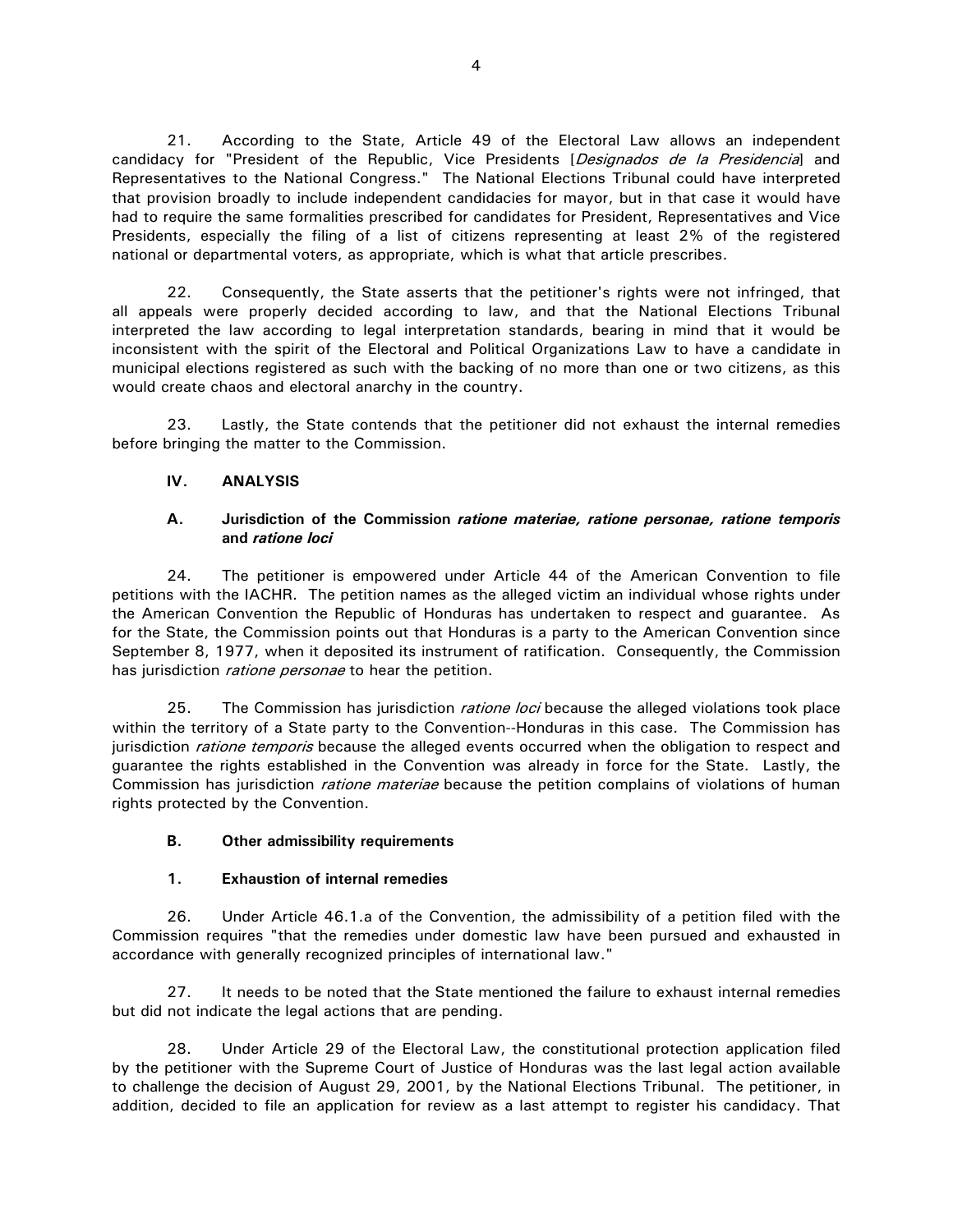application was ruled inadmissible by the Supreme Court on November 14, 2001. Consequently, internal remedies were exhausted with this final ruling, as prescribed in Article 46.1.b of the Convention.

 29. For the above reasons the Commission decides that the required exhaustion of internal remedies has taken place in this case.

# **2. Filing deadline**

<span id="page-4-0"></span> $\overline{a}$ 

 30. Article 46.1.b of the Convention provides that, for a petition to be ruled admissible, it must be "lodged within a period of six months from the date on which the party alleging violation of his rights was notified of the final judgment."

 31. In this case the petition was lodged on July 22, 2002, that is to say, more than two months after the petitioner was notified of the inadmissibility of the last legal action he filed namely, the application for review, which notification took place on May 8, 2002. The Commission accordingly decides that the petition was lodged in a timely fashion consistent with the provisions of the Convention and the Rules of Procedure of the Commission, which is to say within the prescribed six months.

 32. The Commission believes that there is no reason in this case to depart from the clear text of the American Convention as regards the filing deadline.

# **3. Duplication of procedures and international** *res iudicata*

 33. There is no indication in the record that the case is pending in another international procedure or duplicates a petition previously examined by this or another international body. Accordingly, the requirements of Articles 46.1.c and 47.d of the Convention have been met.

#### **4. Characterization of the events alleged**

 34. The petitioner contends that the State violated his rights under Articles 23 and 25 of the Convention in relation to Article 1.1 thereof. The State argues that violations of the Convention have not been specified and that its government bodies acted according to law.

 35. The Commission finds that, in the decisions taken in this case, the Electoral Tribunal and the Supreme Court of Justice interpreted the Electoral Law to mean that it does not allow independent candidacies for the office of mayor. It finds as well that although the Electoral Law does recognize the existence of independent candidacies generically, it neither deals specifically with independent candidacies for mayor nor regulates their requirements; it simply provides for and regulates (Article 49(ch)) independent candidacies for President of the Republic, Representative and Vice President [Designado Presidencial]. Consequently, in light of the recent case law of the Inter-American Court of Human Rights, $7$  the Commission finds sufficient evidence to believe that the events alleged in this petition may qualify as a violation of Articles 23 and 24 of the Convention in relation to Articles 1.1 thereof, something that will need to be established when the substance of the matter is examined. In application of the principle *iura curia novit*, the Commission also rules finds petition admissible in relation to Article 2 of the Convention.

 36. As regards Article 25, the right to judicial protection, the Commission believes that the petitioner made use, under the Electoral Law, of the possibility of challenging the decision by

<sup>&</sup>lt;sup>7</sup> I/A Court H. R., Case of Yatama. Judgment of June 23, 2005. Series C No. 127, para. 215.